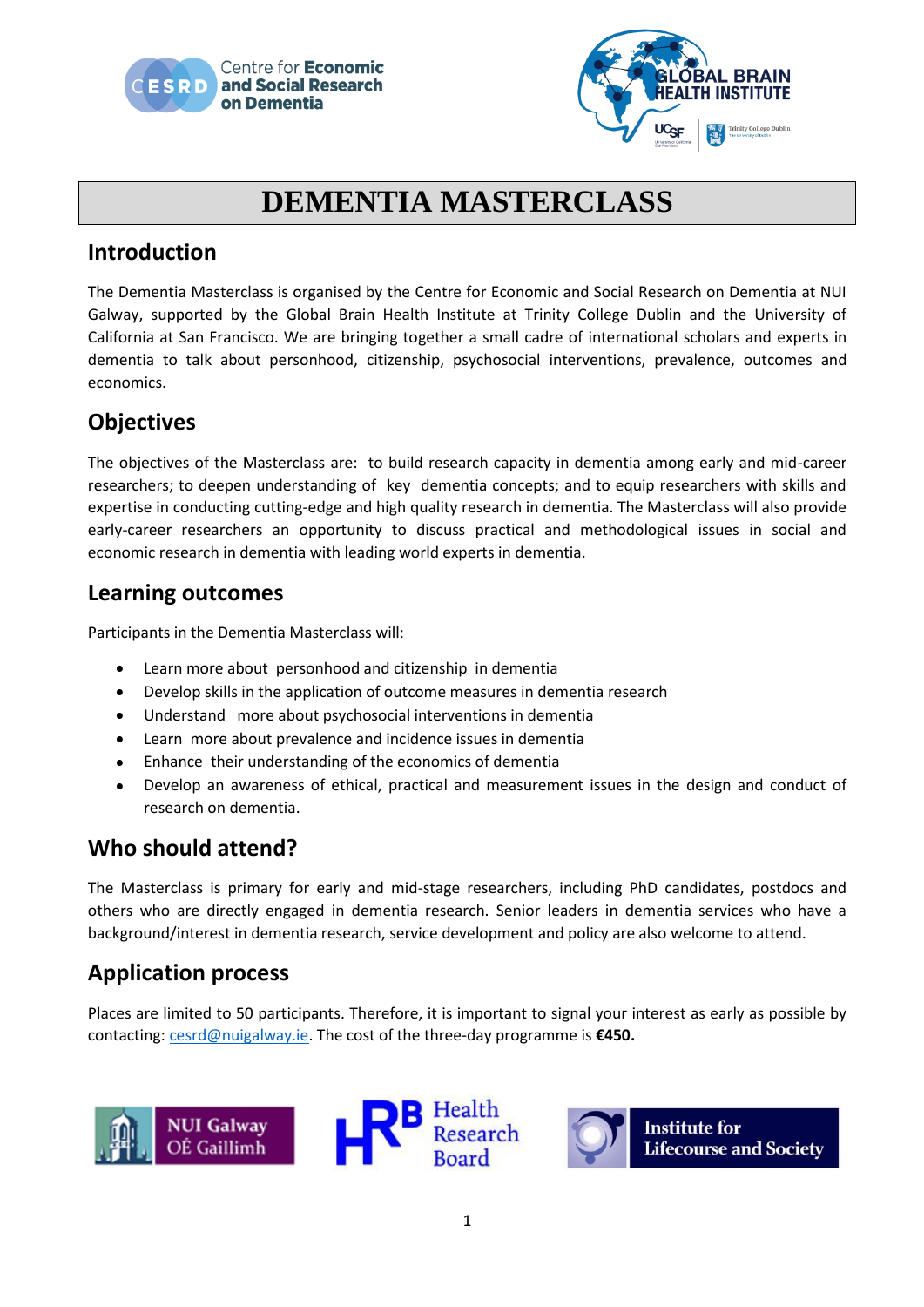# **DAY 1 - MONDAY 27TH NOVEMBER**

## **Chair: Pat McLoughlin Alzheimer's Society of Ireland**

### **THEME:**

## **PERSONHOOD, SELF AND NEUROSCIENCE**

| 8.30  | <b>Registration</b>                                                                                                                    |                                                                                                              |
|-------|----------------------------------------------------------------------------------------------------------------------------------------|--------------------------------------------------------------------------------------------------------------|
| 9.15  | Prof. Pat Dolan, Director,<br>Institute for Lifecourse & Society<br><b>NUI Galway</b>                                                  | <b>Opening Address</b>                                                                                       |
| 9.30  | Prof Deborah O'Connor:<br>University of British Columbia                                                                               | Personhood and dementia                                                                                      |
| 11.00 | <b>Coffee</b>                                                                                                                          |                                                                                                              |
| 11.30 | Prof Steven Sabat:<br>University of Georgetown                                                                                         | Maintaining the self in dementia                                                                             |
| 1.00  | Lunch                                                                                                                                  |                                                                                                              |
| 2.00  | Prof. O'Shea NUI Galway (Chair)<br>Panel: Kathy Ryan,<br>Prof Kate Irving, DCU<br>Prof. Suzanne Cahill, TCD<br>Dr. Maria Pierce, Genio | <b>Methodology Discussion:</b><br>Ethical and practical issues in<br>conducting social research on dementia. |
| 3.30  | <b>Coffee</b>                                                                                                                          |                                                                                                              |
| 4.00  | Prof. Sabat (Lead):<br>University of Georgetown                                                                                        | Group exercise-based work<br>The practice of personhood in<br>dementia                                       |
| 5.00  | Prof. Ian Robertson:<br><b>Trinity College Dublin</b>                                                                                  | Neuroscience and dementia                                                                                    |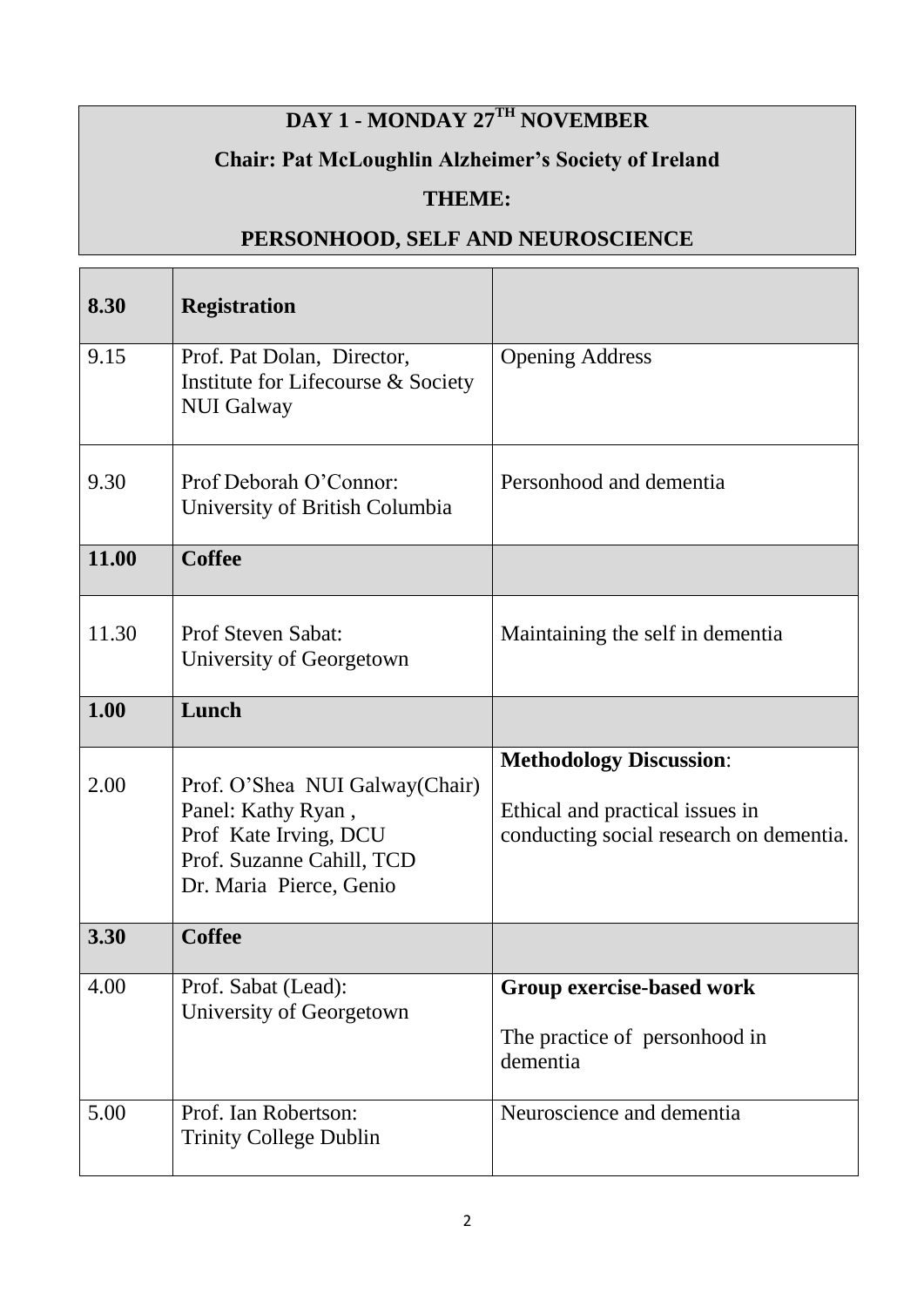# **DAY 2 - TUESDAY 28TH NOVEMBER**

## **Chair: Prof. Suzanne Cahill, Trinity College Dublin.**

#### **THEME:**

## **PSYCHOSOCIAL INTERVENTIONS, OUTCOMES AND CITIZENSHIP**

| 9.30  | Prof. Bob Woods:<br>University of Bangor:                | Psychosocial interventions in dementia<br>- methodologies and measurement                                                  |
|-------|----------------------------------------------------------|----------------------------------------------------------------------------------------------------------------------------|
| 11    | <b>Coffee</b>                                            |                                                                                                                            |
| 11.30 | Prof. Bob Woods (Lead):<br>University of Bangor:         | Group exercise-based work:<br>What does the research on psychosocial<br>interventions for people with dementia<br>tell us? |
| 1.00  | Lunch                                                    |                                                                                                                            |
| 2.00  | Prof. Gail Mountain:<br>University of Bradford:          | Dementia outcome measures                                                                                                  |
| 3.30  | <b>Coffee</b>                                            |                                                                                                                            |
| 4.00  | Prof. Gail Mountain (Lead):<br>University of Bradford:   | Group exercise-based work:<br>What should be included in outcome<br>measures in dementia?                                  |
| 5.00  | Prof Deborah O'Connor:<br>University of British Columbia | Citizenship and dementia                                                                                                   |